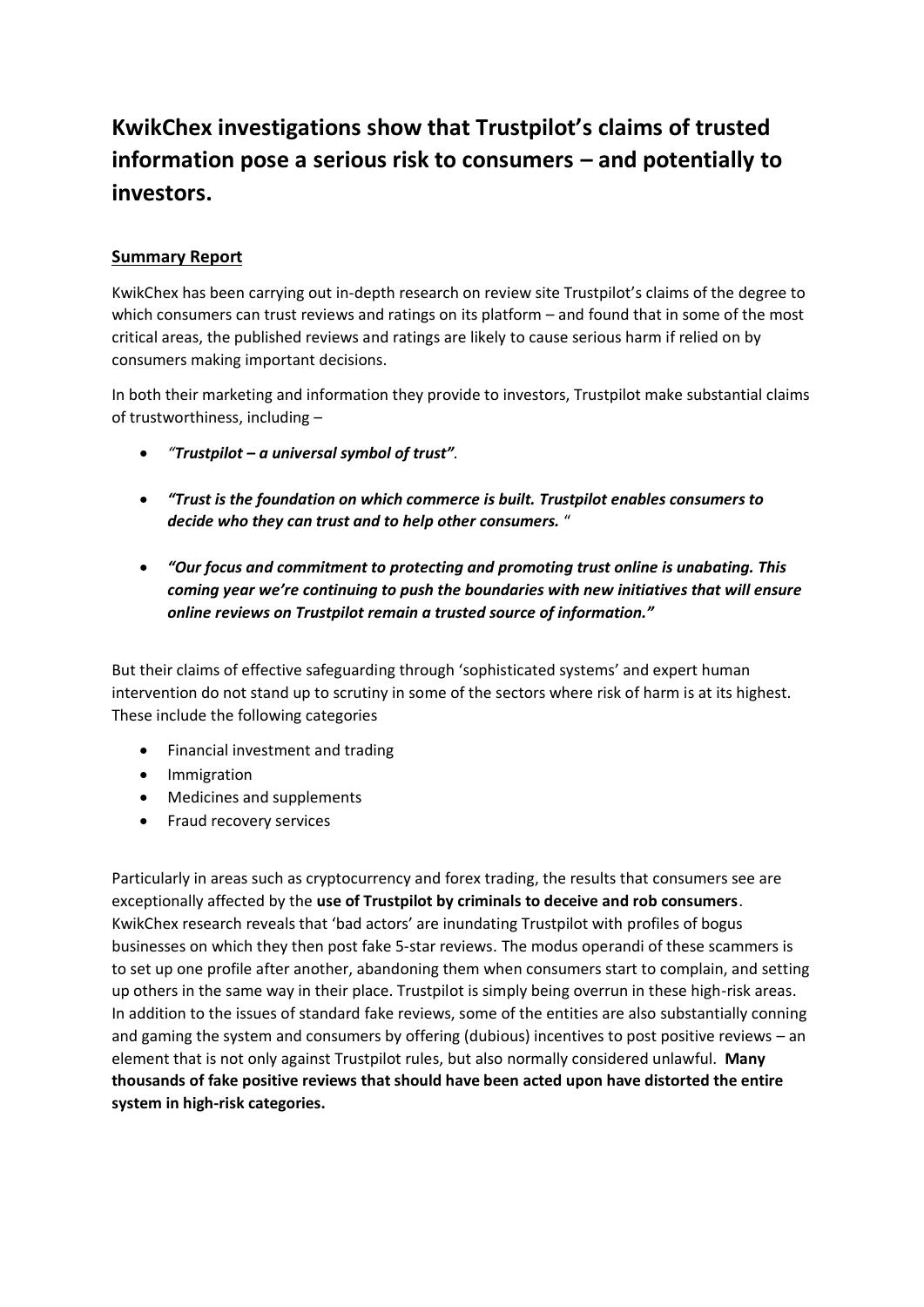#### **Actions by Trustpilot not adequate to effectively safeguard consumers**

Trustpilot makes much of the number of reviews it removes, and the warnings that it publishes when review fraud is detected, but is **not acting diligently enough to prevent serious detriment**. In fact. KwikChex investigators found instances of Trustpilot removing negative reviews from profiles that we would certainly deem as unsafe, and this adds to the effectiveness of the deceptions taking place.

In addition, **Trustpilot fails to 'follow through' with investigations when it discovers fraud – missing vital evidence of much more widespread abuse.** 

#### **Trustpilot also used to promote illegal products**

Further investigations also revealed that other risks are present on Trustpilot. These include **promotion of illegal substances, offensive weapons and counterfeit documents**. Many of these sites may well be scammers, but it is concerning that Trustpilot does not detect them and act appropriately.

**KwikChex has previously warned Trustpilot of these dangerous issues, but instead of tackling them effectively – including proactive and proper verification of businesses in high-risk sectors (as we specifically recommended), they have instead increased their claims of trustworthiness, which exacerbates the risk to consumers – and could potentially mislead investors / shareholders.**

#### **Trustpilot ratings also push consumers away from safer options and into danger**

In a number of categories, such as currency trading / higher risk investing, KwikChex researchers also found that whilst many highly suspect 'businesses' with fraudulent and incentivised reviews and fake business profiles get easily to the top of Trustpilot's 'Best in Category rankings, well-known and established businesses have 'poor' and 'bad' ratings. An obvious example of this is Crypto.com – sponsors of the FIFA World Cup and Formula 1 Racing, with 10 million users and 3,000 employees, which by contrast is ranked as 'poor'.

This is a trend throughout Trustpilot and extends, for example, to the likes of respected organisations and businesses; such as the UK Which? Consumer guides (ranked as 'bad'), and Money Saving Expert (ranked as 'poor'). Such organisations may not be perfect, but certainly do not deserve to have a far worse profile than the many scammers that are using Trustpilot to cheat consumers.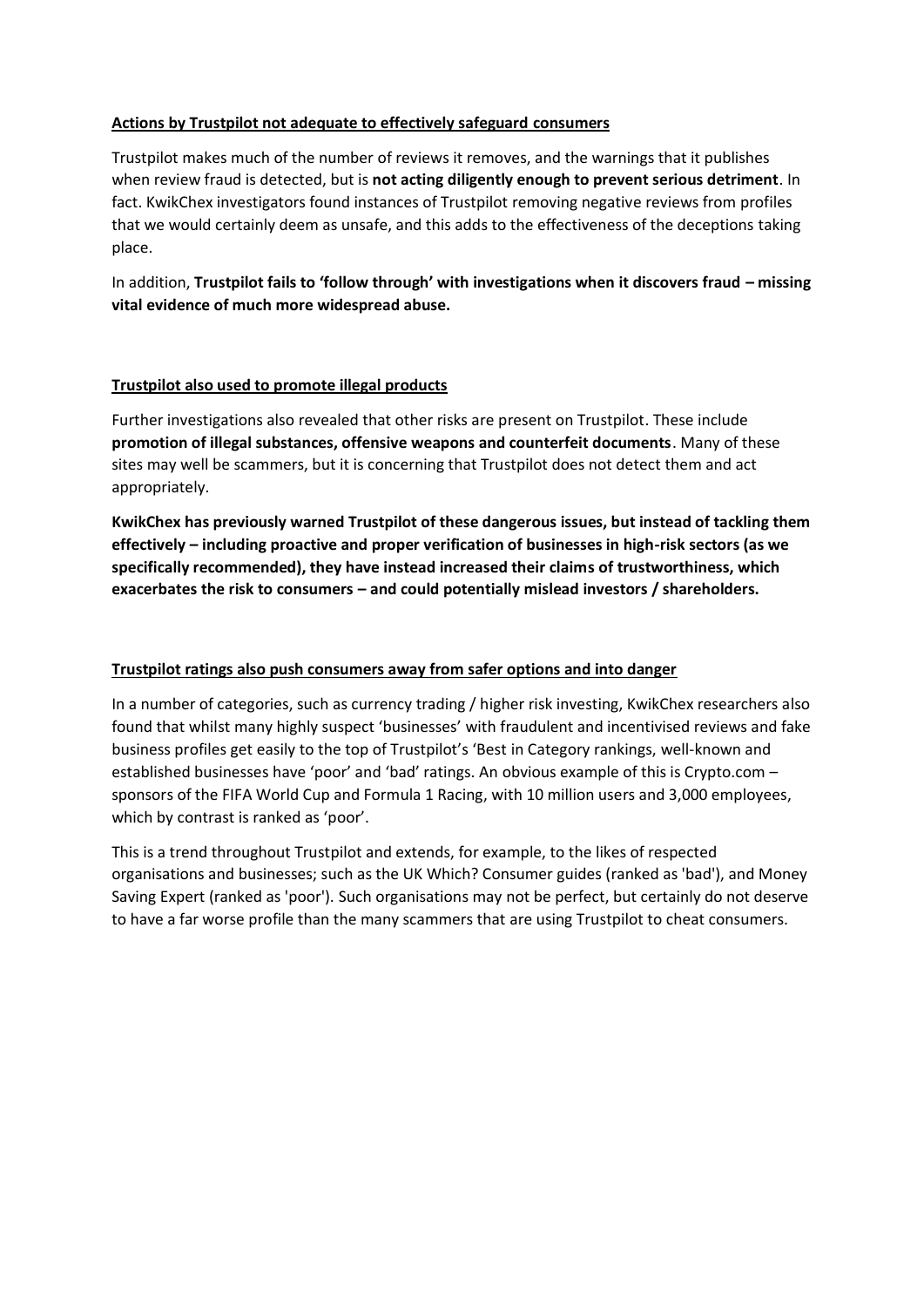#### **Instead of exaggerating trust – urge caution**

KwikChex believes that with the current dangers prevailing, Trustpilot should make clear that consumers should not rely on the information on its platform when making crucial decisions. A warning such as that below would be an appropriate safeguarding.

# **Safeguarding Advice for Consumers**

Consumers are advised that they should not make important purchasing decisions based solely on Trustpilot ratings. Positive ratings do not guarantee that a business is acting honestly and lawfully and negative ratings may not reflect the actual standards of a business. It is recommended that all consumers carry out additional due diligence prior to paying any monies to businesses featured on the Trustpilot site.

#### **Reporting to authorities – and new laws and enforcement**

KwikChex has collated considerable evidence of the abuses taking place on the Trustpilot platform, and has already reached out to relevant authorities, including in the UK, the Competition & Markets Authority (CMA), who are tasked with acting on such problems.

In addition to the issues of trust generally on Trustpilot, KwikChex will be providing specific details of businesses engaged in / benefitting from deceitful and unlawful practices.

After 20 years of increasing influence of online reviews and the exponential rise of dishonest, fraudulent behaviour, government authorities around the world are in the process of tightening the rules to try and decrease review fraud. This includes plans to make the businesses that publish reviews more responsible, and increasing penalties for businesses and individuals caught cheating the systems. Such actions are underway in many countries, including the UK, EU and US.

KwikChex believes that enforcement will be problematic, but review platforms can undoubtedly do much more to safeguard consumers and businesses – although this will of course considerably increase costs for such businesses.

Given the importance of the problems in terms of influence on purchasing decisions, it is vital that what prevails in these shake-ups is freedom of speech – and that this is not undermined by freedom of deceit.